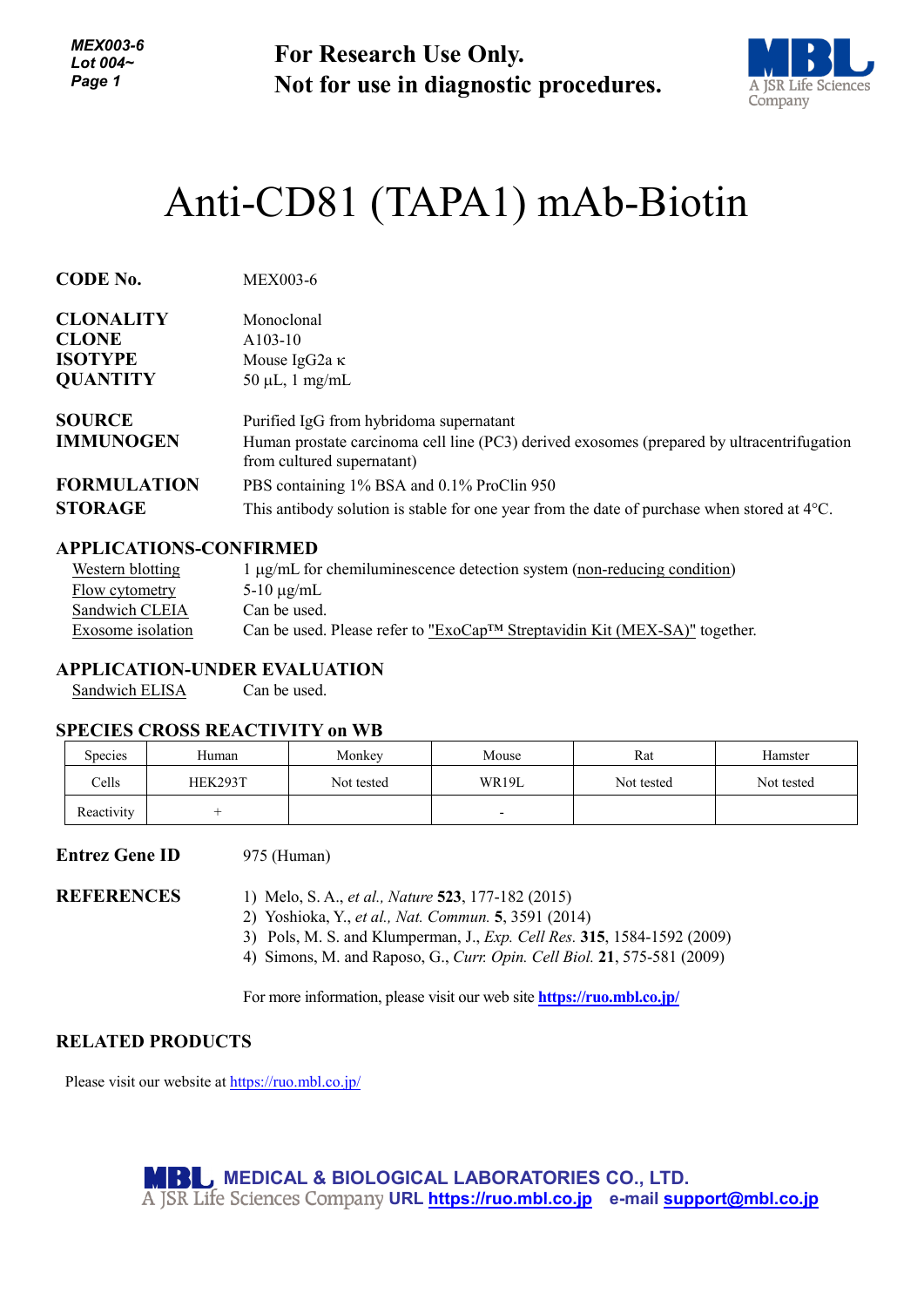The descriptions of the following protocols are examples. Each user should determine the appropriate condition.

#### **SDS-PAGE & Western blotting (non-reducing condition)**

- 1) Wash  $1 \times 10^7$  cells 3 times with PBS and suspend with 1 mL of Laemmli's sample buffer (non-reducing condition), then sonicate briefly (up to 10 sec.)
- 2) Boil the samples for 3 min. and centrifuge. Load 10 µL of the sample per lane in a 1-mm-thick SDS-polyacrylamide gel (15% acrylamide) for electrophoresis.
- 3) Blot the protein to a polyvinylidene difluoride (PVDF) membrane at 10 V for 50 min. in a semi-dry transfer system (Transfer Buffer: 25 mM Tris, 190 mM glycine, 20% MeOH). See the manufacturer's manual for precise transfer procedure.
- 4) To reduce nonspecific binding, soak the membrane in 5% skimmed milk (in PBS, pH 7.2) overnight at 4°C.
- 5) Wash the membrane with PBS-T  $[0.05\%$  Tween-20 in PBS $]$  (5 min.  $\times$  3 times).
- 6) Incubate the membrane with primary antibody diluted with 1% skimmed milk (in PBS, pH 7.2) as suggested in the **APPLICATIONS** for 1 hr. at room temperature. (The concentration of antibody will depend on the conditions.)
- 7) Wash the membrane with PBS-T (5 min.  $\times$  3 times).
- 8) Incubate the membrane with the 1:20,000 Streptavidine-Horseradish Peroxidase (GE Healthcare; code no. RPN4401) diluted with 1% skimmed milk (in PBS, pH 7.2) for 1 hr. at room temperature.
- 9) Wash the membrane with PBS-T (5 min.  $\times$  3 times)
- 10) Wipe excess buffer on the membrane, then incubate it with appropriate chemiluminescence reagent for 1 min. Remove extra reagent from the membrane by dabbing with paper towel, and seal it in plastic wrap.
- 11) Expose to an X-ray film in a dark room for 10 min. Develop the film as usual. The condition for exposure and development may vary.

(Positive control for Western blotting; HEK293T)



## *Western blot analysis of CD81 (TAPA1) protein*

Lane 1: HEK293T Lane 2: WR19L

Immunoblotted with Anti-CD81 (TAPA1) mAb-Biotin (MEX003-6)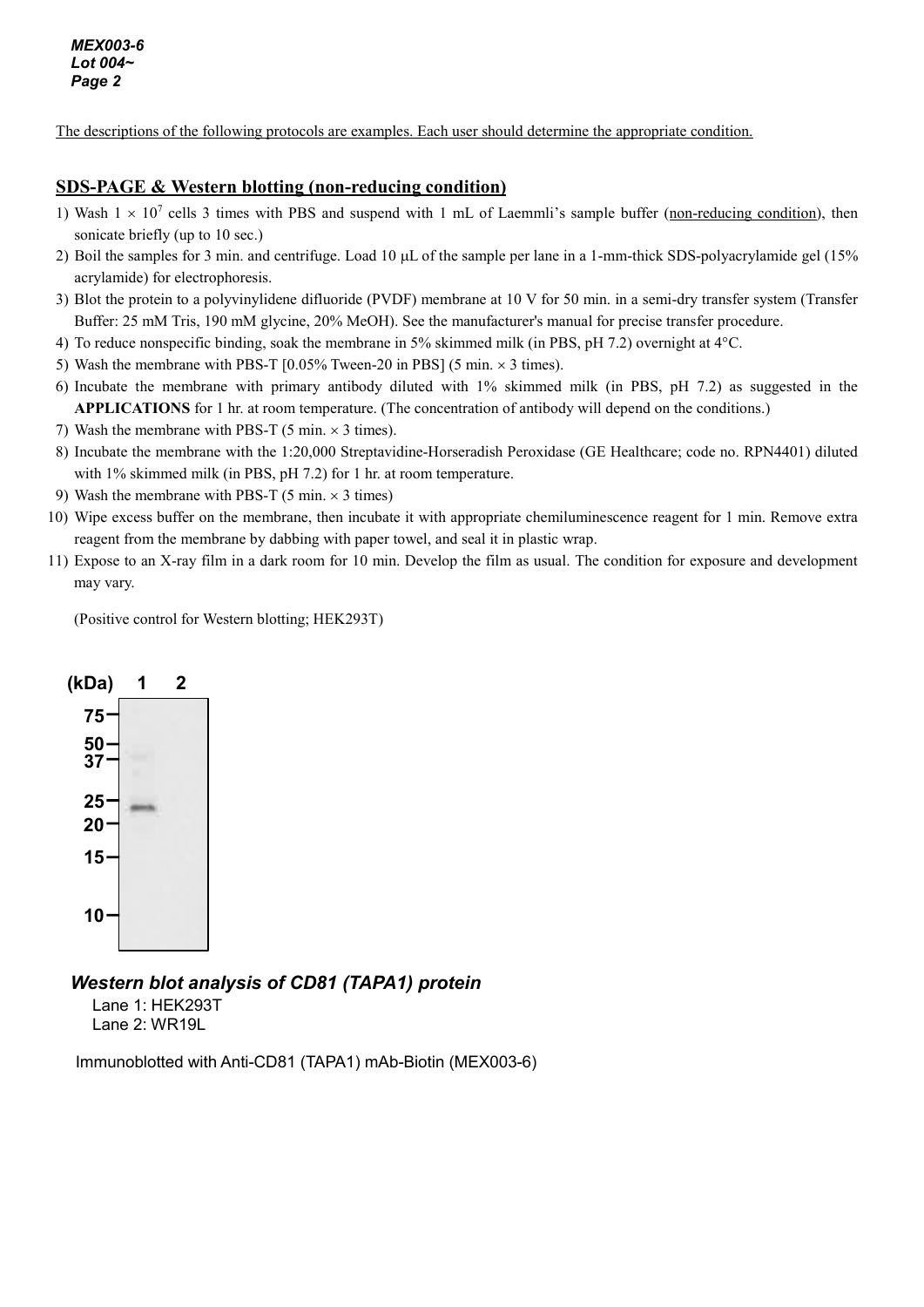#### *MEX003-6 Lot 004~ Page 3*

#### **Flow cytometric analysis**

- 1) Wash the cells  $(5 \times 10^5 \text{ cells/sample})$  1 time with 1 mL of washing buffer [PBS containing 2% fetal calf serum (FCS)].
- 2) Add 10 µL of Clear Back (human Fc receptor blocking reagent, MBL; code no. MTG-001) to the cell pellet after tapping. Mix well and incubate for 10 min. at room temperature.
- 3) Add 50 µL of the primary antibody at the concentration as suggested in the **APPLICATIONS** diluted with washing buffer.
- 4) Mix well and incubate for 20 min. at room temperature.
- 5) Wash the cells 1 time with 1 mL of washing buffer.
- 6) Add FITC-conjugated streptavidin diluted with washing buffer. Mix well and incubate for 20 min. at room temperature.
- 7) Wash the cells 1 time with 1 mL of washing buffer.
- 8) Resuspend the cells with 500 µL of the washing buffer and analyze by a flow cytometer.

(Positive controls for Flow cytometry; HeLa and HEK293T)



*Flow cytometric detection of human CD81 (TAPA1)* Left: HeLa Right: HEK293T

Open: Anti-CD81 (TAPA1) mAb-Biotin (MEX003-6) Closed: Mouse IgG2a (isotype control)-Biotin (M076-6)